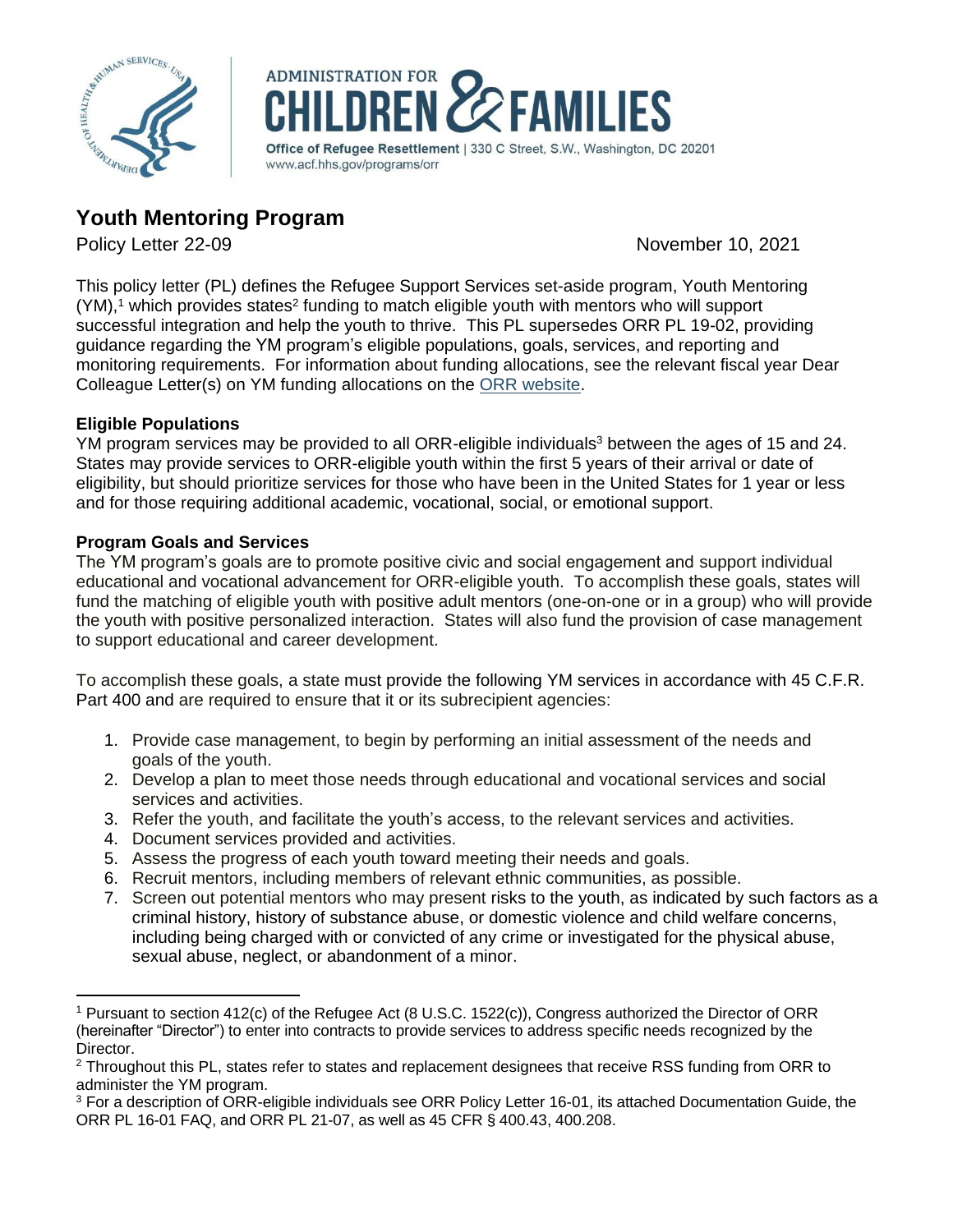8. Train mentors on how to support ORR-eligible youth.

Activities under the YM program should focus on the following areas, according to the needs of the youth:

- Supporting the development of social and life skills.
- Maintaining and celebrating the youth's cultural heritage, while educating the youth on aspects of American culture.
- Providing opportunities for social engagement with peers.
- Providing information about opportunities to participate in civic and community service activities.
- Supporting youth in learning English, math, and other skills.
- Supporting youth in developing health and financial literacy.
- Providing academic support, such as helping with homework, and assisting with school transitions, such as the transition between middle school and high school or from high school to post-secondary education.
- Helping youth with career development, including providing opportunities for skill building, resume drafting, training, and educating youth on workers' rights.

States may also develop an incentive program that encourages youth to participate in the YM program. Incentives may include, but are not limited to, paying registration fees or tuition costs for educational, vocational, apprenticeship, and career development activities or providing donated goods such as computers. If a state chooses to establish an incentive program, the state must document the policy and ensure that the incentive program is implemented in a fair and consistent way.

States must provide all services in accordance with 45 C.F.R. Part 400. States should direct funding to localities with the greatest need for YM services based on existing resources and the concentration of newly arrived YM-eligible populations.

### **Equity and Inclusion**

ORR stresses the importance of advancing equity consistent with the Executive Order on Advancing Racial Equity and Support for Underserved Communities [\(E.O. 13985\)](https://www.whitehouse.gov/briefing-room/presidential-actions/2021/01/20/executive-order-advancing-racial-equity-and-support-for-underserved-communities-through-the-federal-government/) in all of its programming. ORR urges all states to commit to the following:

- Use an equity lens when developing new programming, to ensure that all ORR-eligible populations, regardless of race, religion, gender identity, sexual orientation, disability, or other characteristic(s), receive fair treatment, access, and opportunity.
- Review existing programming with an equity lens; and
- Identify and eliminate barriers that may prevent the full participation of some groups.

ORR also strongly encourages states to practice inclusion, through purposeful collaboration and engagement with ethnic communities to inform service design and delivery.

ORR hopes to facilitate intentional programming that fully meets the needs of all populations; innovation and ingenuity in program design, outreach, and partnerships; and increased and equitable access to digital services and digital literacy. ORR requests that states dedicate focus to outcomes and data analysis to ensure that states and ORR can identify the impacts of this funding, enabling the adjustment of priorities to address gaps as needed.

## **Reporting and Monitoring**

States must describe YM activities in their state plans and should ensure appropriate mechanisms to

Administration for Children and Families | **Office of Refugee Resettlement** | [www.acf.hhs.gov/programs/orr](http://www.acf.hhs.gov/programs/orr)